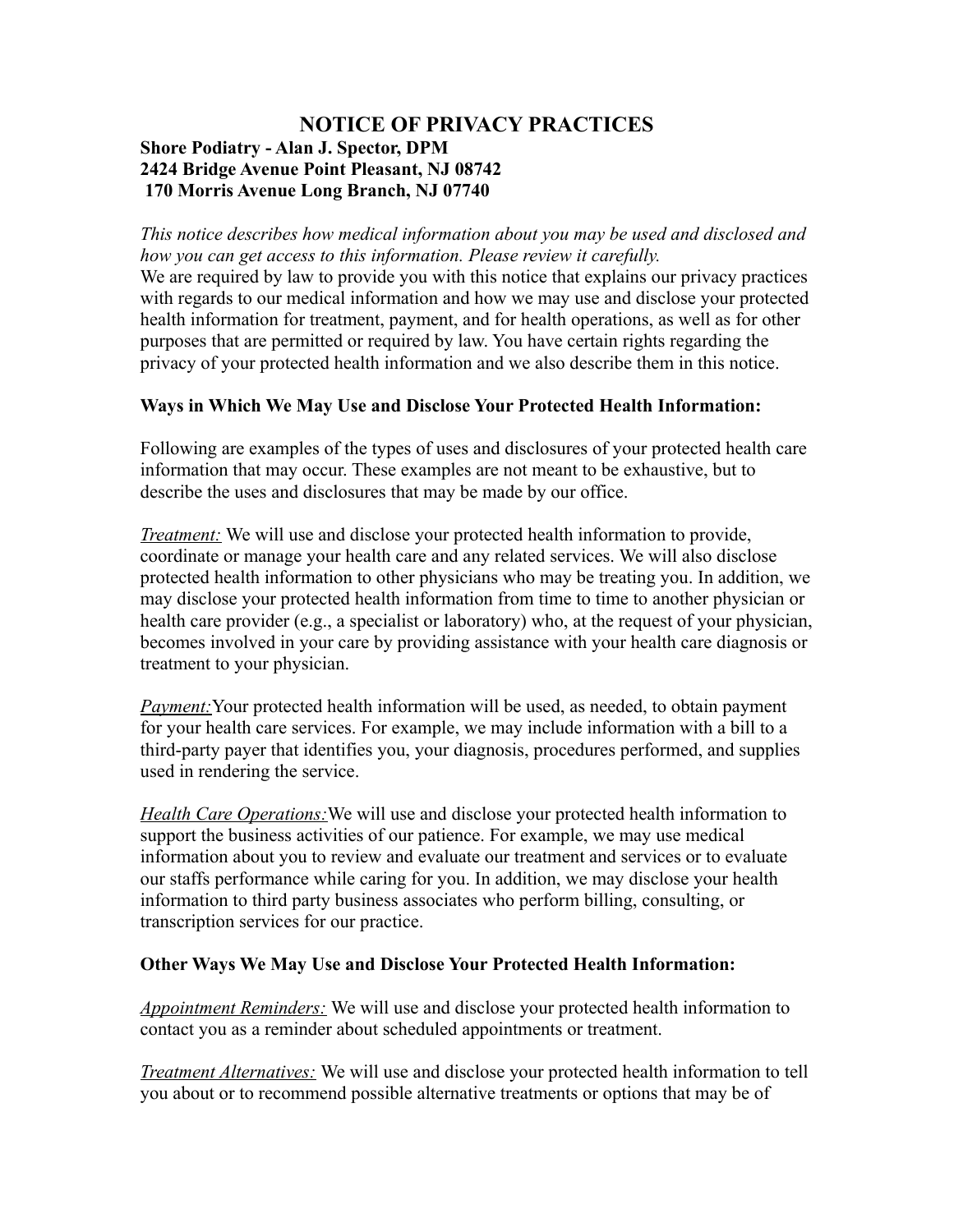interest to use.

*Others Involved in Your Care:* We will use and disclose your protected health information to a family member, a relative, a close friend, or any other person you identify that is involved in your medical care or payment for care.

*Research:* We will use and disclose your protected health information to researchers provided the research has been approved by an institutional review board that has reviewed the research proposal and established protocols to ensure the privacy of your health information.

*As Required by Law:* We will use and disclose your protected health information when required to by federal, state, or local law. You will be notified of any such disclosures.

*To Avert a Serious Threat to Public Health or Safety:* We will use and disclose your protected health information to a public health authority that is permitted to collect or receive the information for the purpose of controlling disease, injury, or disability. If directed by that health authority, we will also disclose your health information to a foreign government agency that is collaborating with the public health authority.

 *Worker 's Compensation:* We will use and disclose your protected health information for worker's compensation or similar programs that provide benefits for work-related injuries or illness.

*Inmates:* We will use and disclose your protected health information to a correctional institution or law enforcement official if you are an inmate of that correctional institution or under the custody of the law enforcement official. This information would be necessary for the institution to provide you with health care; to protect the health and safety of others; or for the safety and security of the correctional institution.

## **Your Health Information Rights**

Although your health record is the physical property of the health care practitioner or facility that compiled it, the information belongs to you. You have the right to:

*Inspect and Copy:* You have the right to inspect and copy the protected health information that we maintain to you in our designated record set for as long as we maintain that information. This designated record set includes your medical and billing records, as well as any other records we use for making decisions about you. Any psychotherapy notes that may have been included in records we received about you are not available for your inspection or copying by law. We may charge you a fee for the costs of copying, mailing, or other supplies used in fulfilling your request. If you wish to inspect or copy your medical information, you must submit your request in writing, or fill out a release of information form provided by our office to our privacy officer, c/o Shore Podiatry; 2424 Bridge Avenue Point Pleasant, NJ 08742. You may mail your request to the above listed address, fax to (732) 899-8501, or bring it to our office. We will have 30 days to respond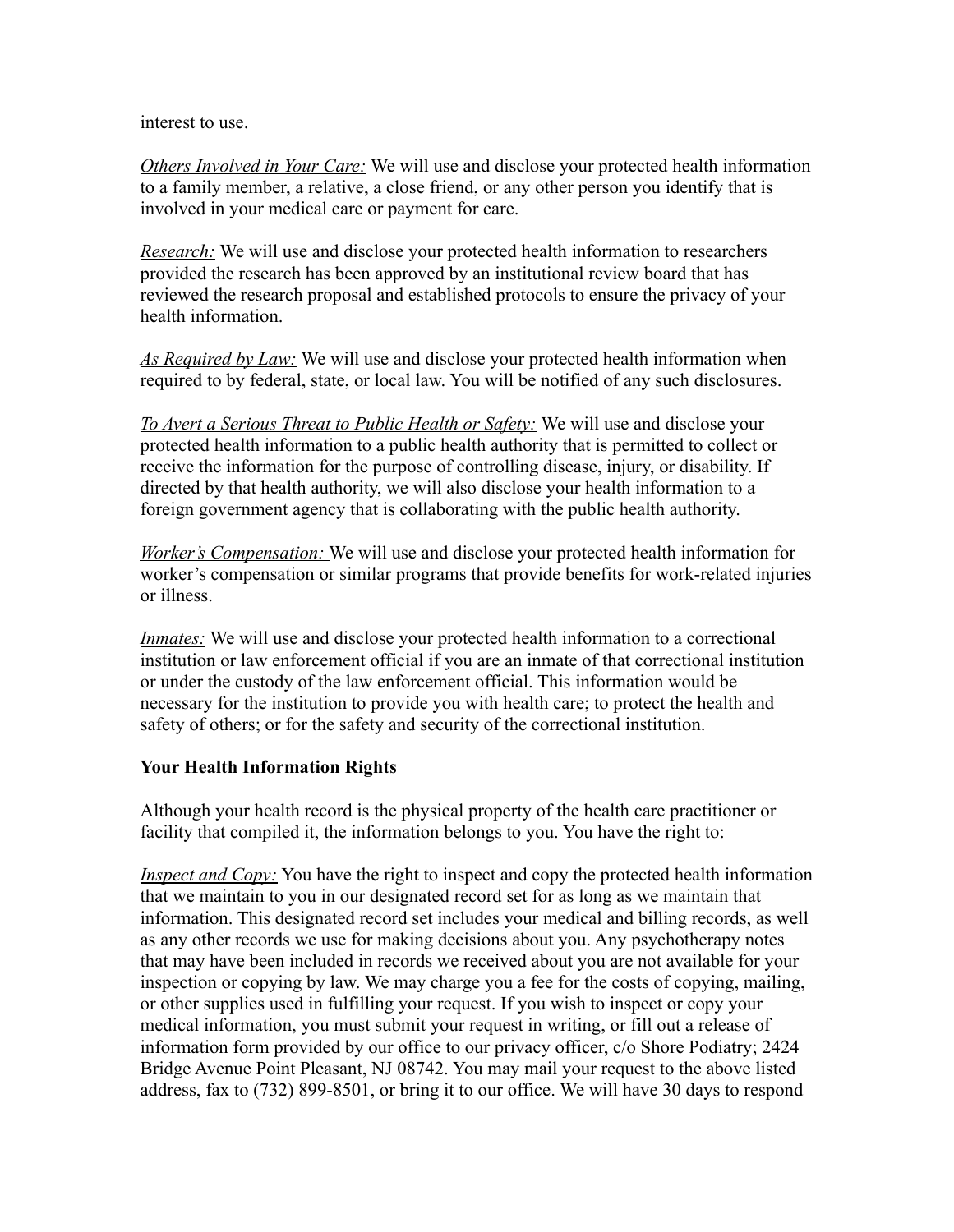to your request for information that we maintain at our practice site. If the information is stored off-site, we are allowed up to 60 days to respond but must inform you of this delay.

*Request Amendment:* You have the right to request that we amend your protected health information. Your request must explain why the information should be amended. Our office can provide this form for you to fill out, otherwise submit your request in writing. We may deny your request if we did not create the information you want amended or for certain other reasons. If we deny your request, we will provide you a written explanation. You may respond with a statement of disagreement to be appended to the information you wanted amended. If we accept your request to amend the information, we will make reasonable efforts to inform others, including people or entities you name, or the amendment and to include the changes in any future disclosures of that information.

*Restriction Requests:* You have the right to request that we place additional restrictions on our use or disclosure of your protected health information. We are not required to agree to these additional restrictions, but if we do, we will abide by our agreement (except in an emergency). Any agreement we may make to a request for additional restrictions must be in writing signed by a person authorized to make such an agreement on our behalf or a form will be provided by our office. We will not be bound unless our agreement is so memorialized in writing.

*Accounting of Disclosures:* You have the right to receive a list of instances in which we or our business associates disclosed your protected health information for purposes other than treatment, payment, health care operations and certain other activities after April 14, 2003. After April 14, 2009, the accounting will be provided for the past six (6) years. We will provide you with the date on which we made the disclosure, the name of the person or entity to whom we disclosed your protected information, a description of the protected health information we disclosed, the reason for the disclosure, and certain other information. If you request this list more than once in a 12-month period, we may charge you a reasonable, cost-based fee for responding to these additional requests. Contact us using the information listed at the end of this notice for a full explanation of our fees structure.

*Confidential Communication:* You have the right to request that we communicate with you in confidence about your protected health information by alternative means or to an alternative location, and continues to permit us to bill and collect payment from you.

*File a Complaint:* If you believe we have violated your medical information privacy rights, you have the right to file a complaint with our privacy officer or directly to the Secretary of Health and Human Services. You can either submit a written notice, or a form will be provided to you from our office.

*Uses or Disclosures Not Covered:* Uses or disclosures of your health information not covered by this notice or the laws that apply to us may only be made with your written authorization. You may revoke such authorization in writing at any time and we will no longer disclose health information about you for the reasons stated in your written